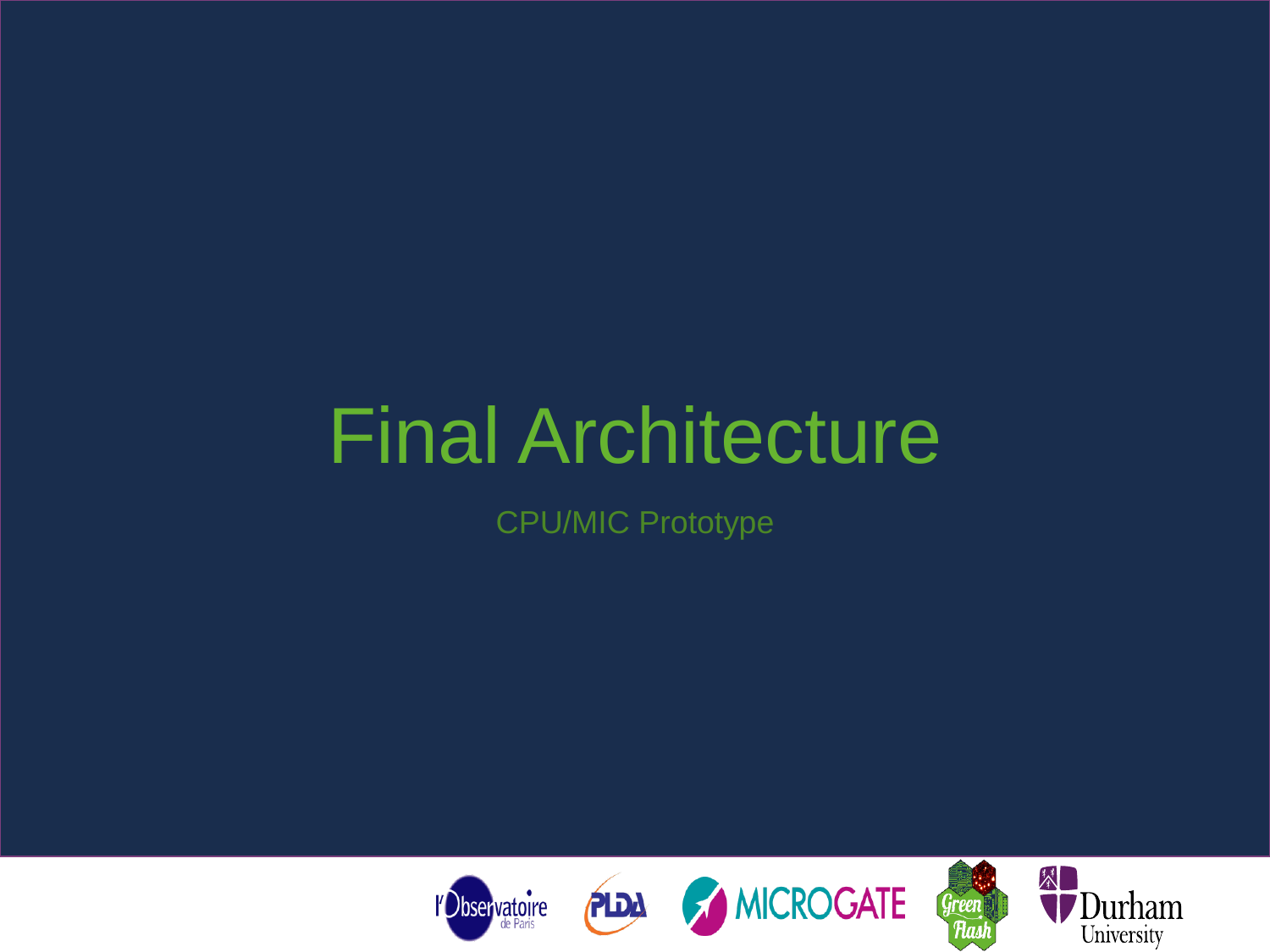## **Outline**

- MIC/CPU prototype architecture
	- Several related configurations required for full test procedure
- Hard Real Time has three potential configurations
	- XeonPhi SCAO
	- XeonPhi Tomographic
	- AMD Epyc SCAO
- Here we concentrate on the Phi Tomographic System
	- Requires some network reconfiguration to switch between them
- Show example

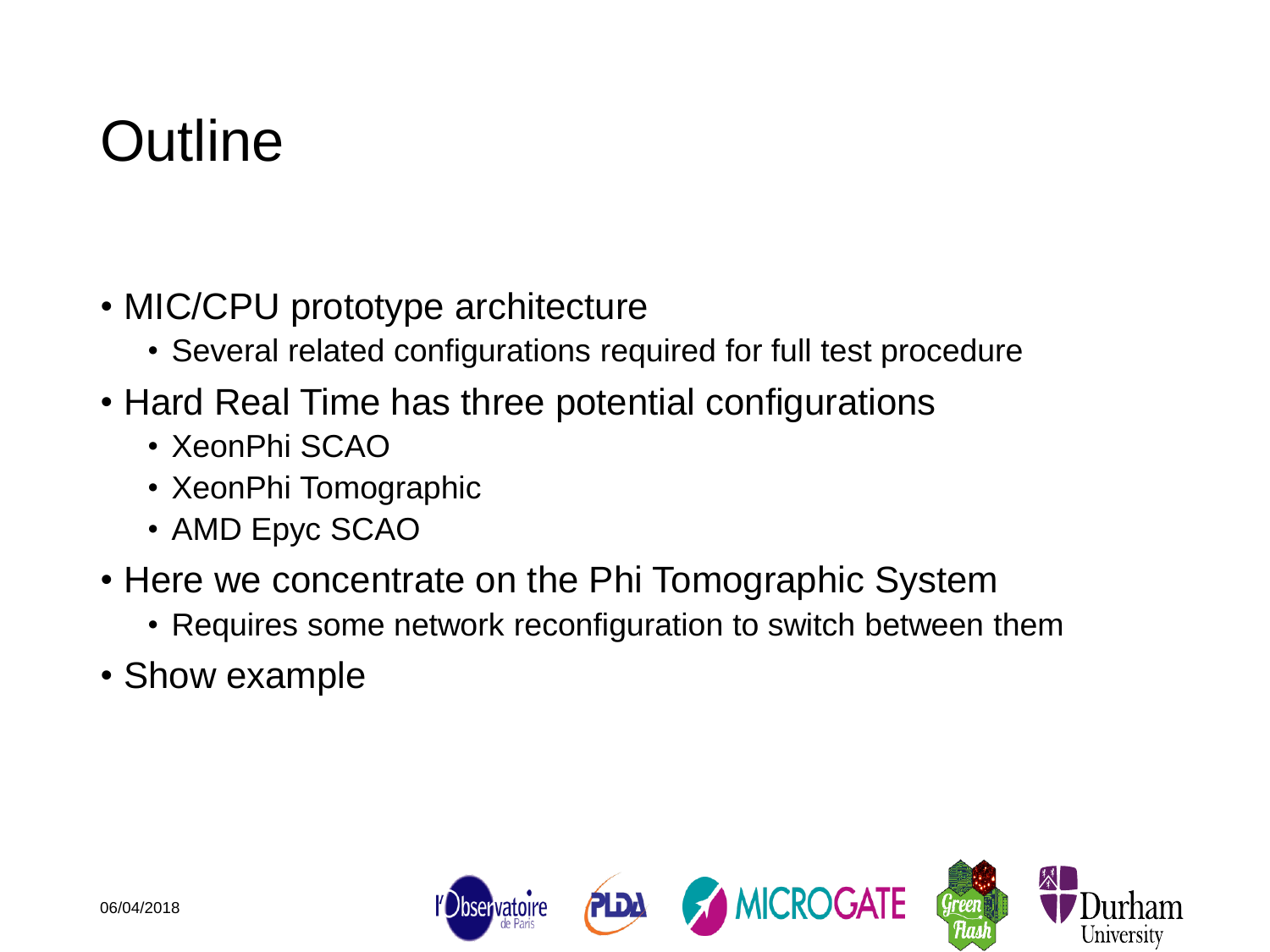## Real Camera Configuration



Flasl

University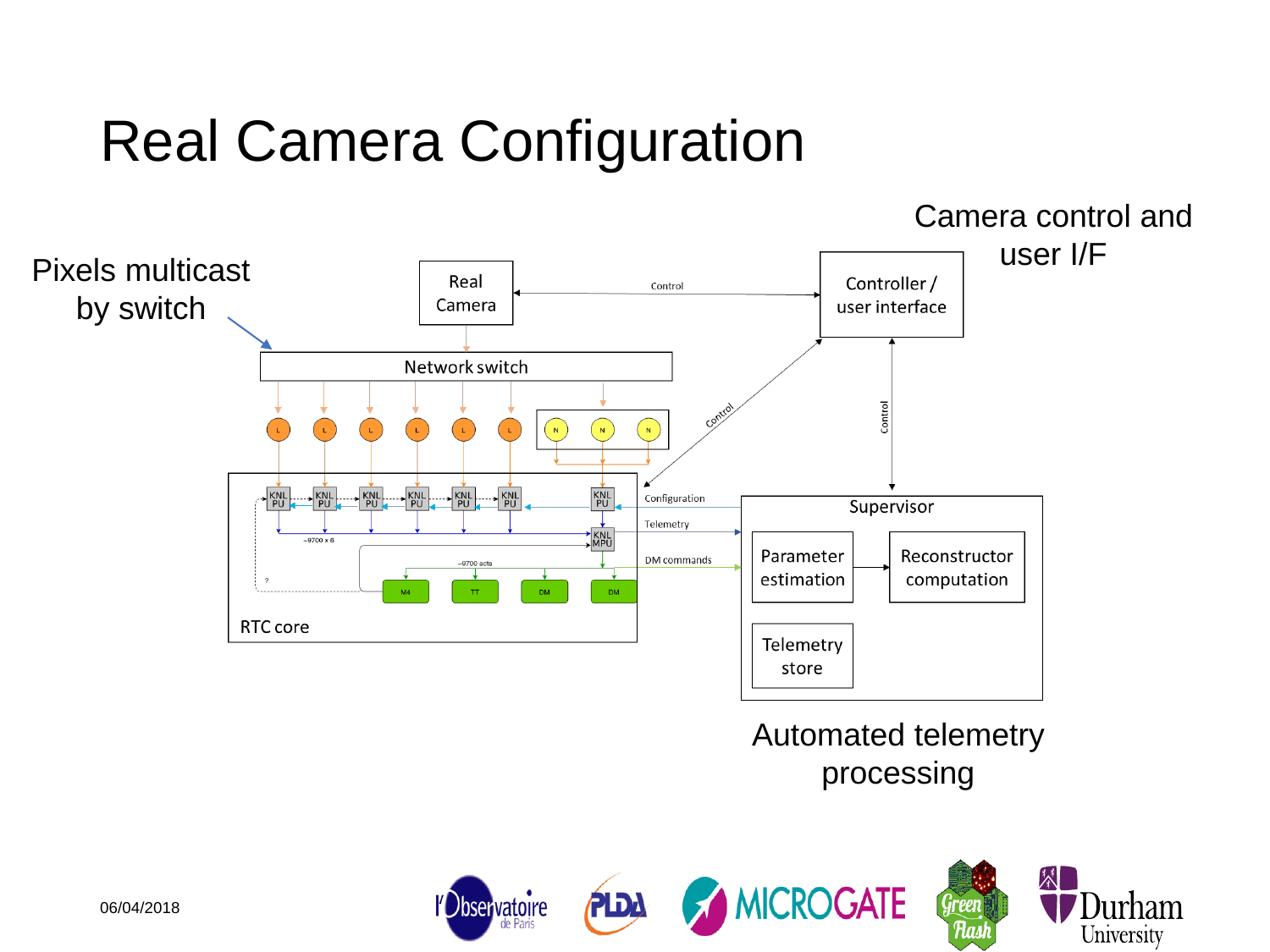#### End-to-end simulation



PLDA

*Dbservatoire* 

茶

[ Green Нал Jurham

University

**MICROGATE** 

Limited to simulation frame rate Large jitter Test feedback and control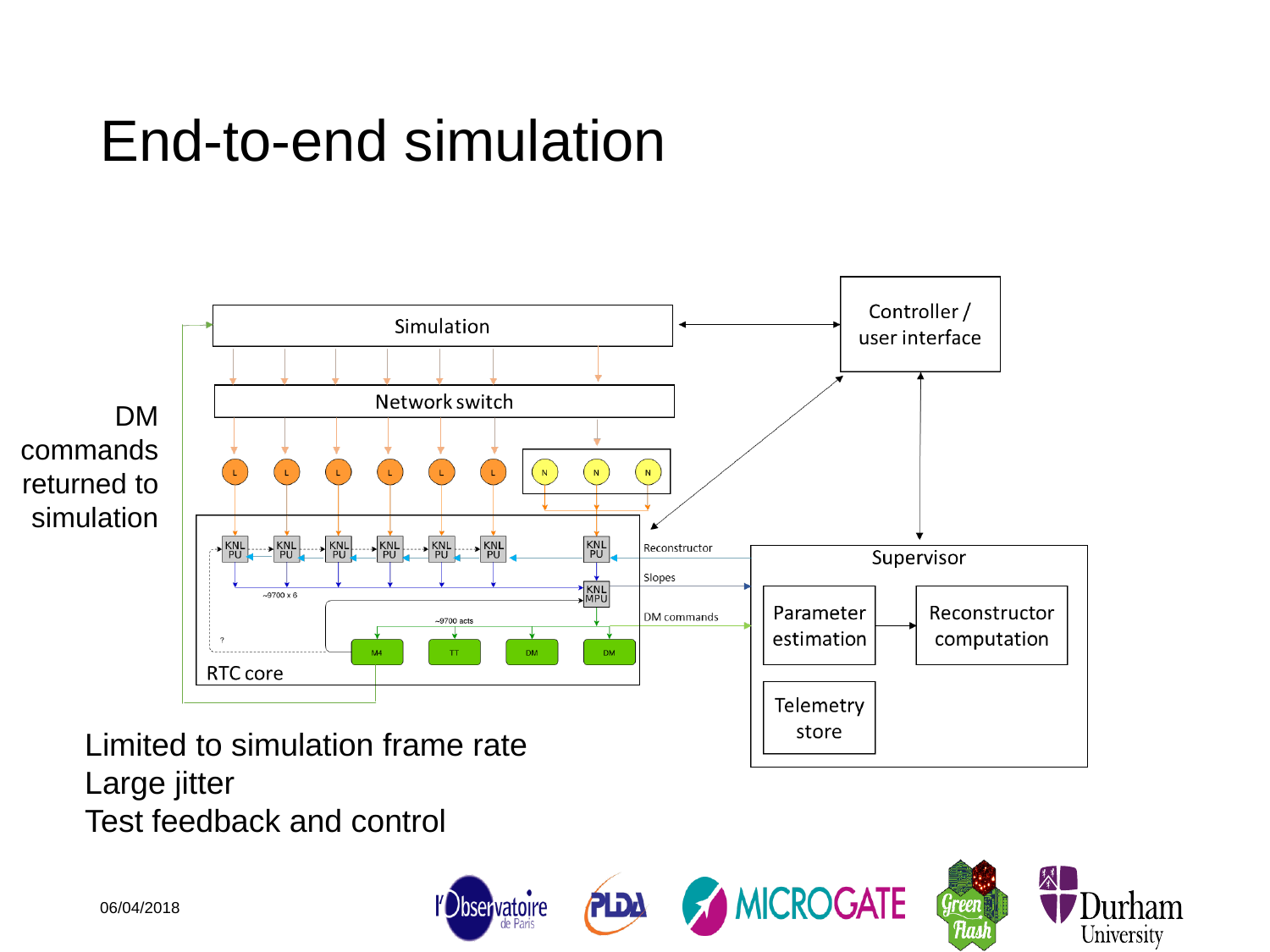#### Real-time Simulation



RTDS: Real-time data shaper buffers data with fixed jitter (500Hz) Also monitors RTC input/output for external latency/jitter measurements

**PLDA** 

**Observatoire** 

**MICROGATE** 

Green Flası **Durham** 

University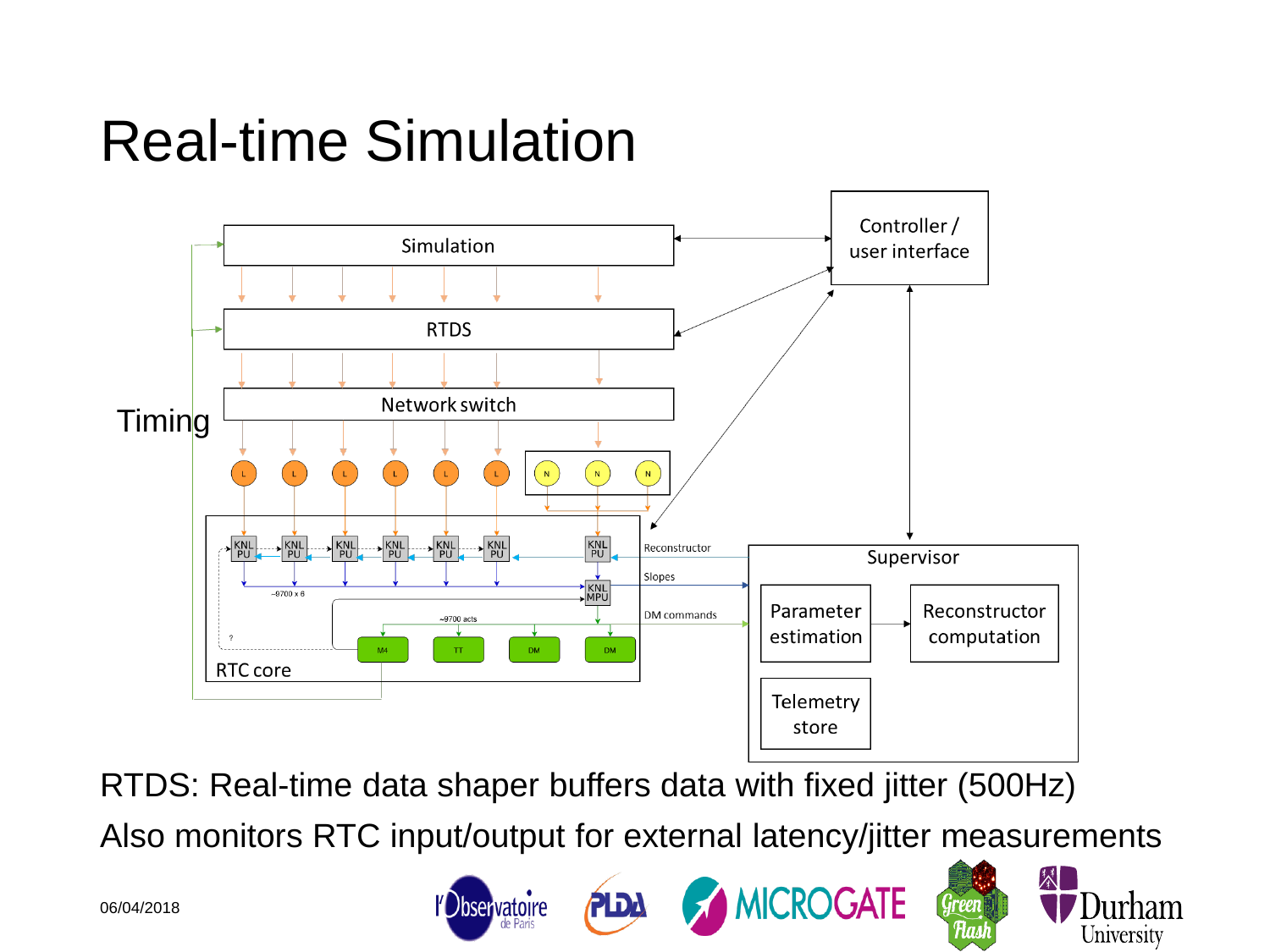# Latency with Cameras



RTDS used to determine start of frame and DM update times.

**Observatoire** 

Stabilises input jitter if you want, but only really used for measuring latency

PLDA

然

**irham** 

University

Green

Flasl

**MICROGATE** 

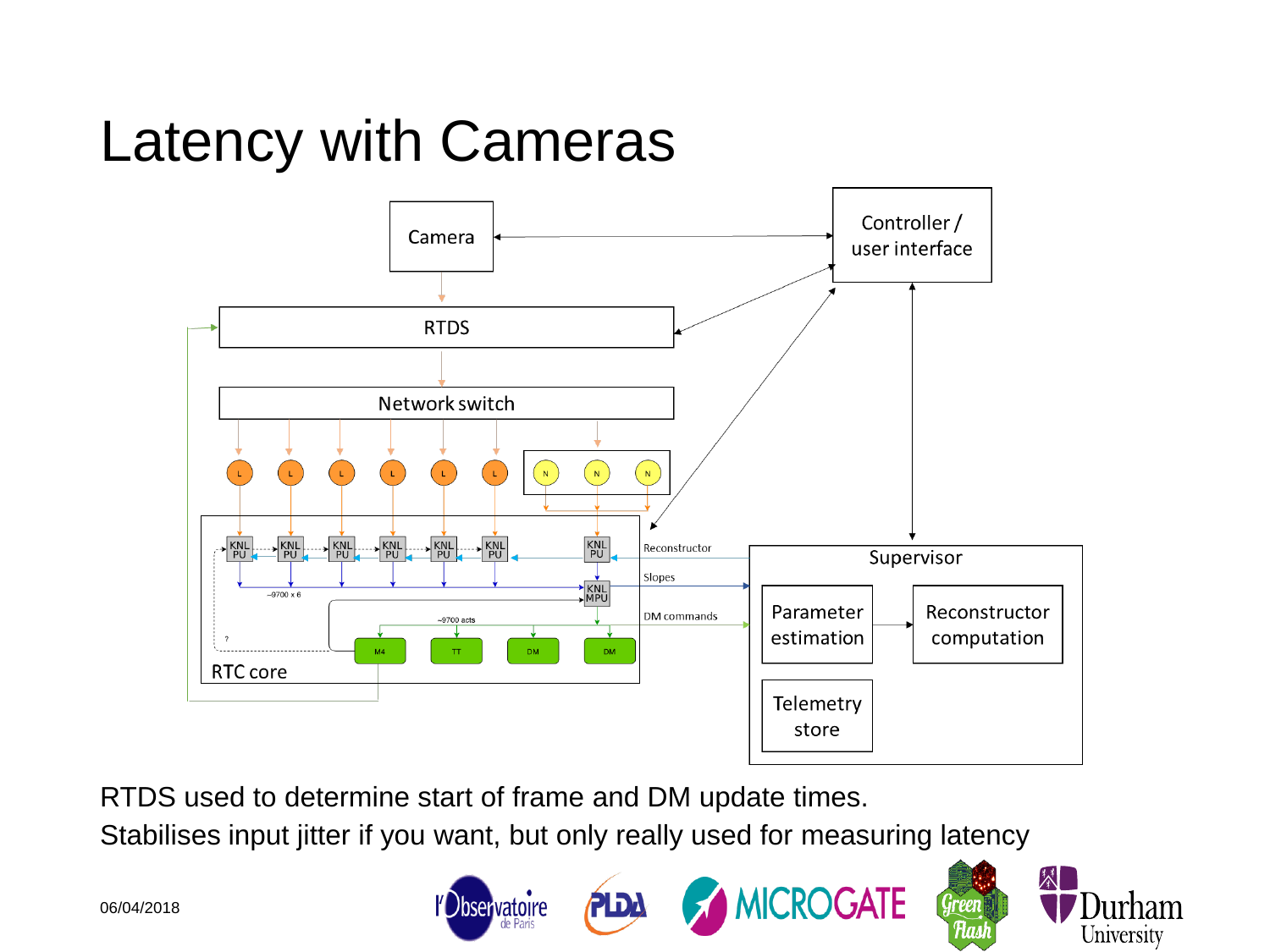## Supervisor Architecture

- Lots of benchmarking results using both Xeon Phi and Xeon
	- No full/optimised implementation yet
- CPU implementations generally not as fast as GPU (may be optimised further) e.g.
	- CPU 60k matrix inversion in ~150s
	- GPU 60k matrix inversion in ~24s
- Part of the work we've done is to reduce problem size e.g.
	- Atmospheric/WFS parameter estimation from WFS slope data
	- Calculating only covariance elements along WFS baselines in 60k x 60k matrix increases speed by 2-3 orders of magnitude
	- GPU full matrix completes in ~25s (Damien's WP4 talk)
	- CPU (Dual Xeon 2016) goes from ~1000s to 11s

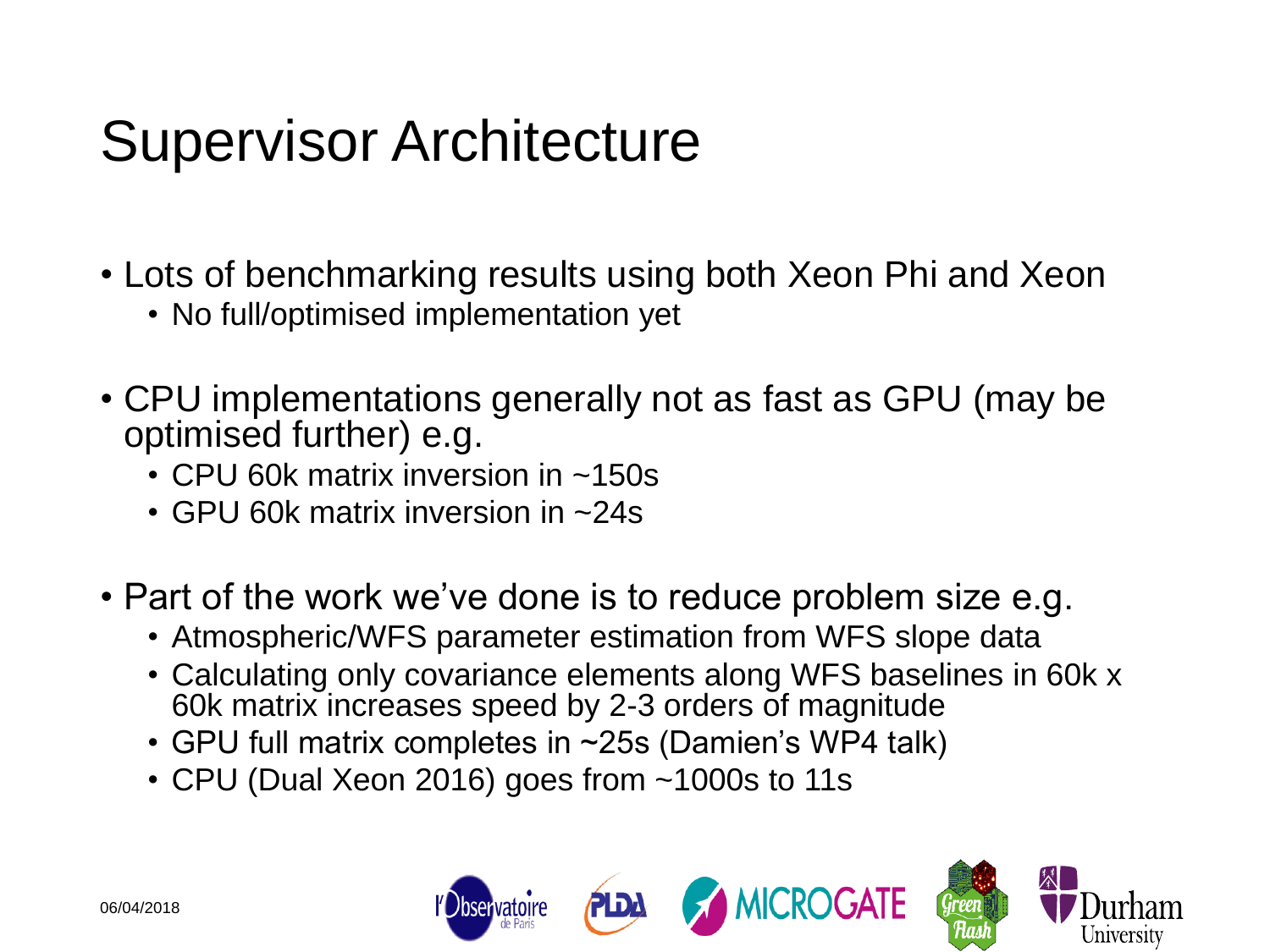# Supervisor/Soft RT Tasks

| <b>GreenFlash</b>                   | <b>Non-GreenFlash</b>         |
|-------------------------------------|-------------------------------|
| Pseudo Open-Loop Slopes?            | <b>M4 Position Monitoring</b> |
| <b>Parameter Estimation</b>         | <b>Projection Matrices</b>    |
| <b>Covariance Matrix Generation</b> | <b>Pupil Position</b>         |
| <b>Matrix Inversion</b>             | <b>LGS/NGS Centroid Gains</b> |
| <b>Reference Slope Updates</b>      | <b>PSF Reconstruction</b>     |

- Internal Soft RT tasks have update rates in terms of seconds
	- Large problems with large jitter is ok no external timing
- Interface tests between Hard/Soft(+Telemetry storage) e.g.
	- Impact of commands and additional telemetry streams on latency and jitter
	- Impact of saving pixels...